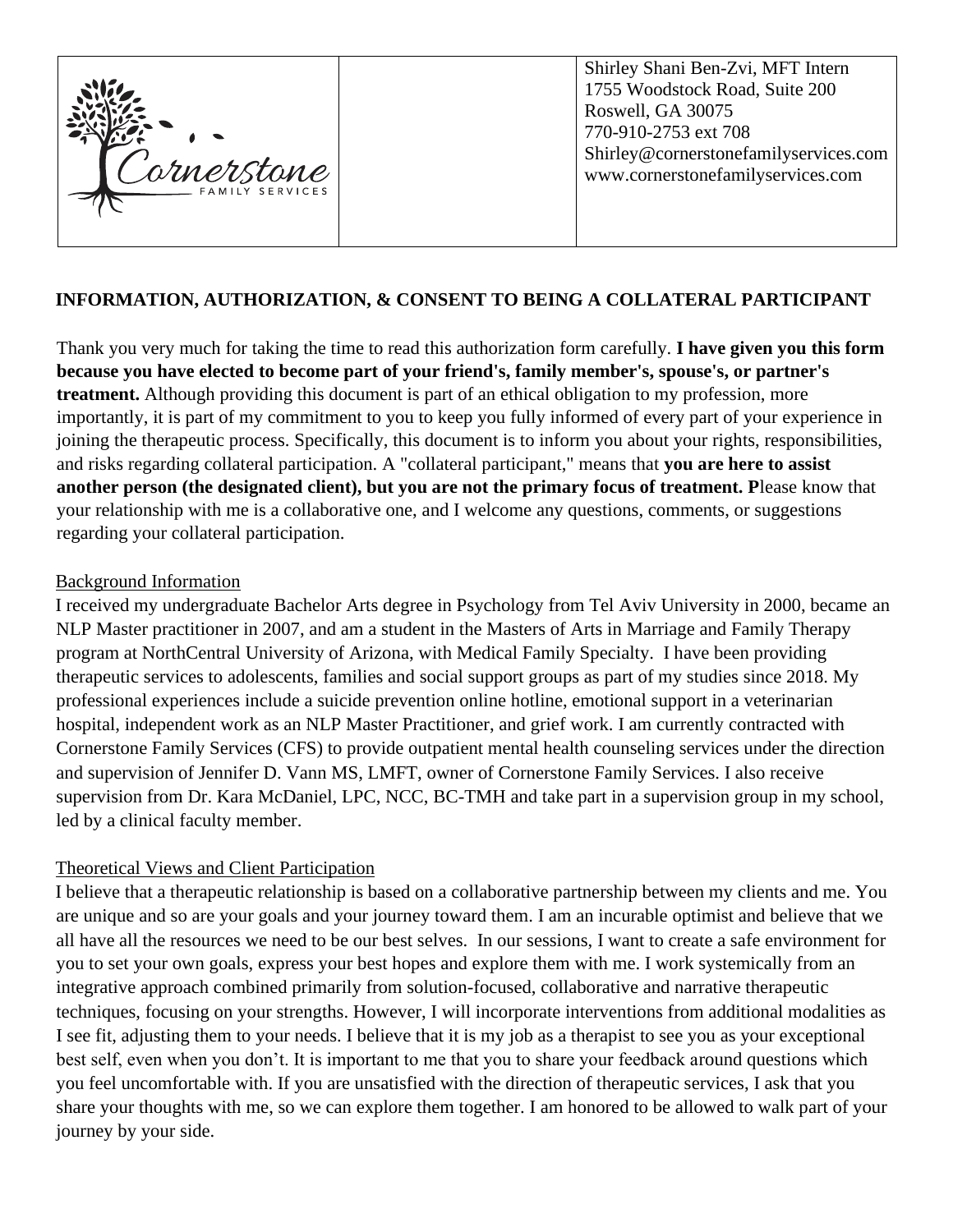### Description of Collateral Participation

The role of a collateral participant can vary greatly. For example, a parent or guardian may continuously be involved in the treatment of a minor, whereas, a partner or friend may only come in once or twice to help the designated client. We will discuss what role you shall take in the client's treatment during our first session. As mentioned above, I am committed to providing treatment to the designated client, and your participation is adjunct to this treatment. Therefore, **my legal and ethical responsibility resides strictly with the designated client.** This means the following: (1) What the client tells me is confidential, but what you tell me is not. This isn't to say that I plan to divulge any information that you tell me to the public. However, I will not keep secrets from the client, and your information isn't protected by the same laws that the information given to me by the client is. (2) Although your participation as a collateral may help you psychologically; it also may not. **My primary concern is for the client, and treatment will focus on the client's needs.** However, I will be glad to give you other resources for your own treatment if necessary. (3) I will keep a clinical record for the designated client only. Any notes I take regarding your participation will go into the client's chart. The client has the right to access his/her chart, whereas, you do not have the right to access this chart without the client's written permission. Parents have a legal right to a minor's chart, but not an ethical right. (4) I will give the client a diagnosis for treatment purposes and, if applicable, for insurance filing. However, I will not give a collateral participant any kind of diagnosis.

# Parents as Collateral Participants (if applicable)

Due to the sensitive nature of counseling and the fragile stage of development that your child is currently experiencing, forming a therapeutic bond with me, as their therapist, is very critical at this point. It is important that your child feel safe and comfortable discussing personal and private topics with me. In effort to respect the privacy and sensitive needs of your child, I will not be discussing the content of therapy sessions with you in detail. It is my hope that through the therapeutic process new skills and insights will be gained by your child, so they can discuss these sensitive topics with you in their own time. If your child is too young to do this, we will definitely have family meetings to assist in this process. However, if at any time I make the assessment that your child is in danger or might be dangerous to others, if abuse/neglect is suspected or reported, or if there are any other concerns related to the health and welfare of your child, you will be notified immediately so that the necessary actions and precautions can be taken.

#### Confidentiality & Records

As mentioned above, your communications with me will become part of a clinical record of treatment for the designated client, and it is referred to as the client's Protected Health Information (PHI), protected by both federal and state law. The PHI will be kept in a file stored in a locked cabinet in a locked office. Additionally, the PHI of the client is confidential, with the following exceptions: (1) the client directs me to tell someone else and signs a "Release of Information" form; (2) I determine that the client or you are a danger to yourself or to others; (3) the client or you report information about the abuse of a child, an elderly person, or a disabled individual who may require protection; (4) the sessions are being billed to an insurance company, and the client's insurance company requires me to submit information about treatment for claims processing or utilization review; or (5) I am ordered by a judge to disclose information. Regarding an order by a judge, my license does provide me with the ability to uphold what is legally termed "privileged communication." Privileged communication is the client's right to have a confidential relationship with a therapist. This state has a very good track record in respecting this legal right. If for some unusual reason a judge were to order the disclosure of the client's private information, this order can be appealed. I cannot guarantee that the appeal will be sustained, but I will do everything in my power to keep what the client says confidential. However, you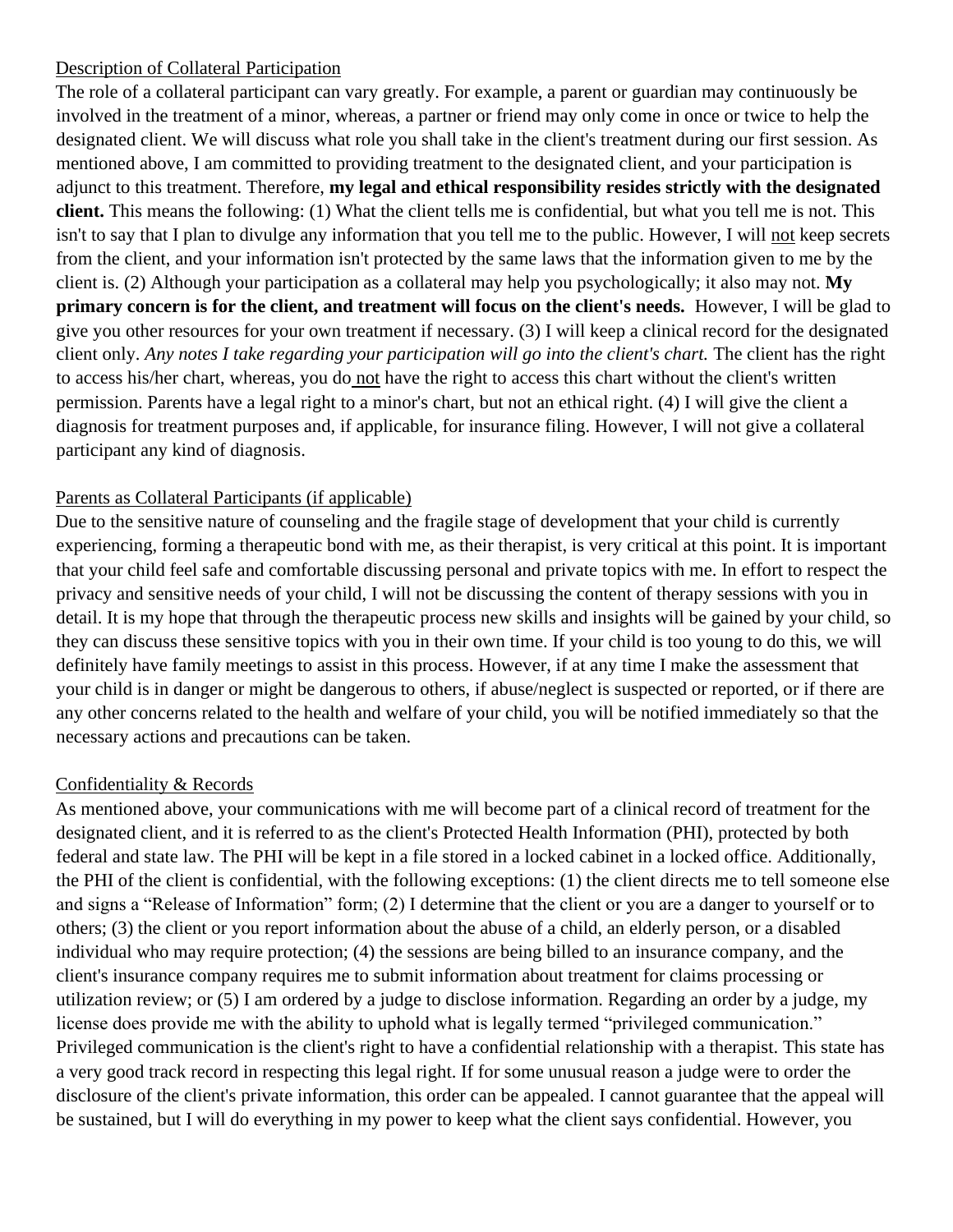should be aware that if a judge orders the disclosure of your information, **I do not have the legal authority to maintain your confidentiality**. I only maintain that authority with the designated client. Additionally, it is expected that you will maintain the confidentiality of the client in your role as a collateral participant. If at any point we, as a team, determine that family or couples therapy is more appropriate than collateral participation, then you will be afforded all the rights to confidentiality that currently reside with the designated client. Please feel free to discuss this with me if you have concerns.

#### Structure and Cost of Sessions

Each therapy session lasts 45-50 minutes. As a collateral participant, you will be invited into therapy session(s) in order to assist in the client's treatment. As such, the client and/or client's parent/guardian is financially responsible for session payments.

# Cancellation Policy

As a collateral participant, the client and myself expect you to attend all scheduled sessions in order to assist in the client's treatment. I understand that "life happens" and that unexpected interruptions occur particularly with children and adolescents, but I do expect you to inform the client if you will not be able to attend a scheduled session. If you need to cancel your appointment, please inform the client **NO LATER THAN 24 HOURS PRIOR** to your scheduled appointment. The client is financially responsible and will be charged the full session fee that is cancelled with less than 24 hours notice. Cornerstone Family Services requires all clients to provide a credit card number to keep on file in the case of missed or cancelled appointments. This information is kept in a confidential file that is locked at all times. If you "no show" or cancel your appointment without giving a 24 hour notification to the client, the cancellation charge will be charged to the client's card. Please note that insurance companies do not reimburse for missed appointments.

# Social Media

I am restricted by the Code of Ethics by which I abide from entering into dual relationships with clients except in very limited circumstances where these relationships would be beneficial to you. "Dual relationship" means any relationship outside of our therapeutic relationship. To abide by this code, I am not able to accept any requests to friend, like, or otherwise connect via the web or social media sites such as Facebook, LinkedIn, and Twitter.

#### Protecting Your Privacy

To protect your privacy, if we happen to see each other outside of session I will not initiate contact (e.g. say hello, indicate we know one another) unless you choose to do so first.

#### Supervision

Supervision helps to ensure that you and your family are receiving the best of care and that appropriate measures are being taken to ensure that your needs are being met. I have contracted with a State Board approved supervisor to oversee cases that I feel the need to seek guidance on. This supervisor is legally bound to all the confidentiality restrictions listed above. Your case may or may not be discussed with a supervisor at some point during your work with me. During supervision I do not disclose names of clients or specific identifying information. If you have any questions about this process you are encouraged to ask them at any point during your time in therapy. Director and Supervisor Jennifer D. Vann MS, LMFT and Supervisor Dr. Kara McDaniel, LPC, NCC, BC-TMH.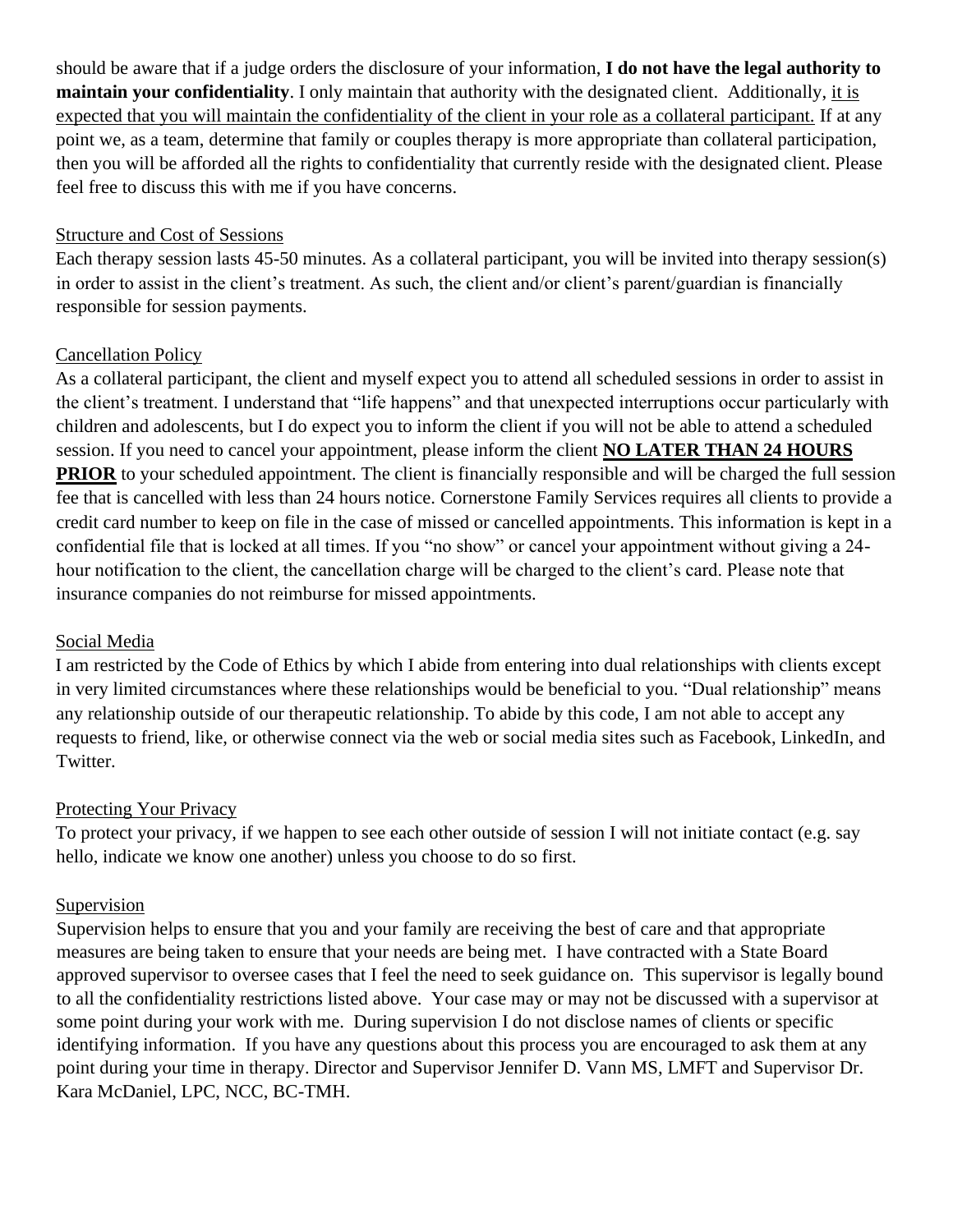# Internship

In addition to said supervision and as part of my internship, I attend weekly group supervision with Northcentral University. These groups are held by a faculty member. This group is legally bound to all the confidentiality restrictions listed above. Your case may or may not be discussed with a supervisor at some point during your work with me. During supervision I do not disclose names of clients or specific identifying information.

# Emergencies

Shirley Shani Ben-Zvi, MFT Intern does not provide emergency services. I do not carry a pager and I am not available at all times. If this does not feel like it will be sufficient support for you, please inform me and we can discuss additional resources or transfer your case to a therapist or clinic that has 24-hour availability. Generally, I will return phone calls within 24-48 hours. Should I be out of town, I will make every effort to alert you of my absences. If you have a mental health emergency, I encourage you not to wait for a call back, but to do one of more of the following:

1) Call Ridgeview Institute at 770.242.4567 or Peachford Hospital at 770.454.5589 2) Call 911

- 3) Go to the emergency room of your choice
- 4) Cobb County Mental Health Crisis Line 770.422.0202
- 5) Fulton County Mental Health Crisis Line 404.730.1600

#### Ethical Considerations

I assure you that my services will be rendered in a professional manner consistent with the ethical standards of the American Association for Marriage and Family Therapy. I make it a priority to be familiar with the AAMFT Code of Ethics and to structure my practice to follow those guidelines. If at any time you feel that I am not performing in an ethical or professional manner, I ask that you please let me know immediately. If we are unable to resolve your concern, I will provide you with information to contact the Georgia Association for Marriage and Family Therapy and the American Association for Marriage and Family Therapy, both which govern my profession.

In order to maintain ethical standards, I find it helpful to occasionally consult with other professionals. In these consultations I do not reveal the identity of my client(s). The consultant is also bound to keep any information about a case confidential by the ethical standards of their own professional association. I do not consult with therapists who are not bound by such ethical standards.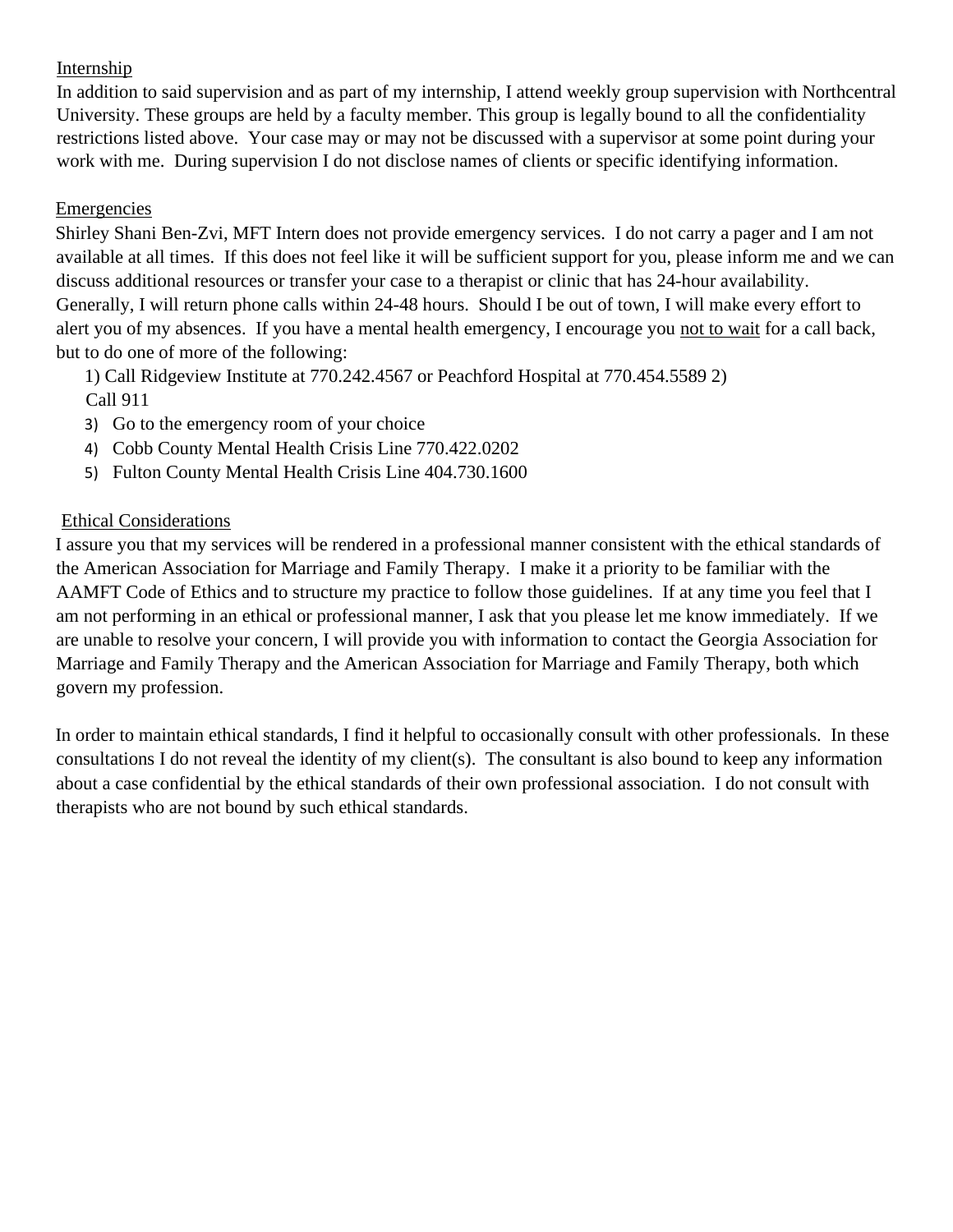

Shirley Shani Ben-Zvi, MFT Intern 1755 Woodstock Road, Suite 200 Roswell, GA 30075 770-910-2753 ext 708 Shirley@cornerstonefamilyservices.com www.cornerstonefamilyservices.com

### **\*\*Please keep the above information for your record. Return only this page.\*\***

#### Our Agreement to Enter into a Collateral Relationship

I sincerely hope this document has been helpful to explain your role in the client's treatment, your rights, risks, and my procedures. If you have any questions about any part of this document, please ask.

Please print, date, and sign your name below indicating that you have read (or have had read to you) and understand the contents of this document and you agree to the policies stated above.

| Designated Client's Name (Please Print)      | Date | Designated Client's Signature             |
|----------------------------------------------|------|-------------------------------------------|
| Collateral Participant's Name (Please Print) | Date | <b>Collateral Participant's Signature</b> |

My signature below indicates that I have discussed this form with you and have answered any questions you have regarding this information.

Therapist's Name (Please Print) Date Date Therapist's Signature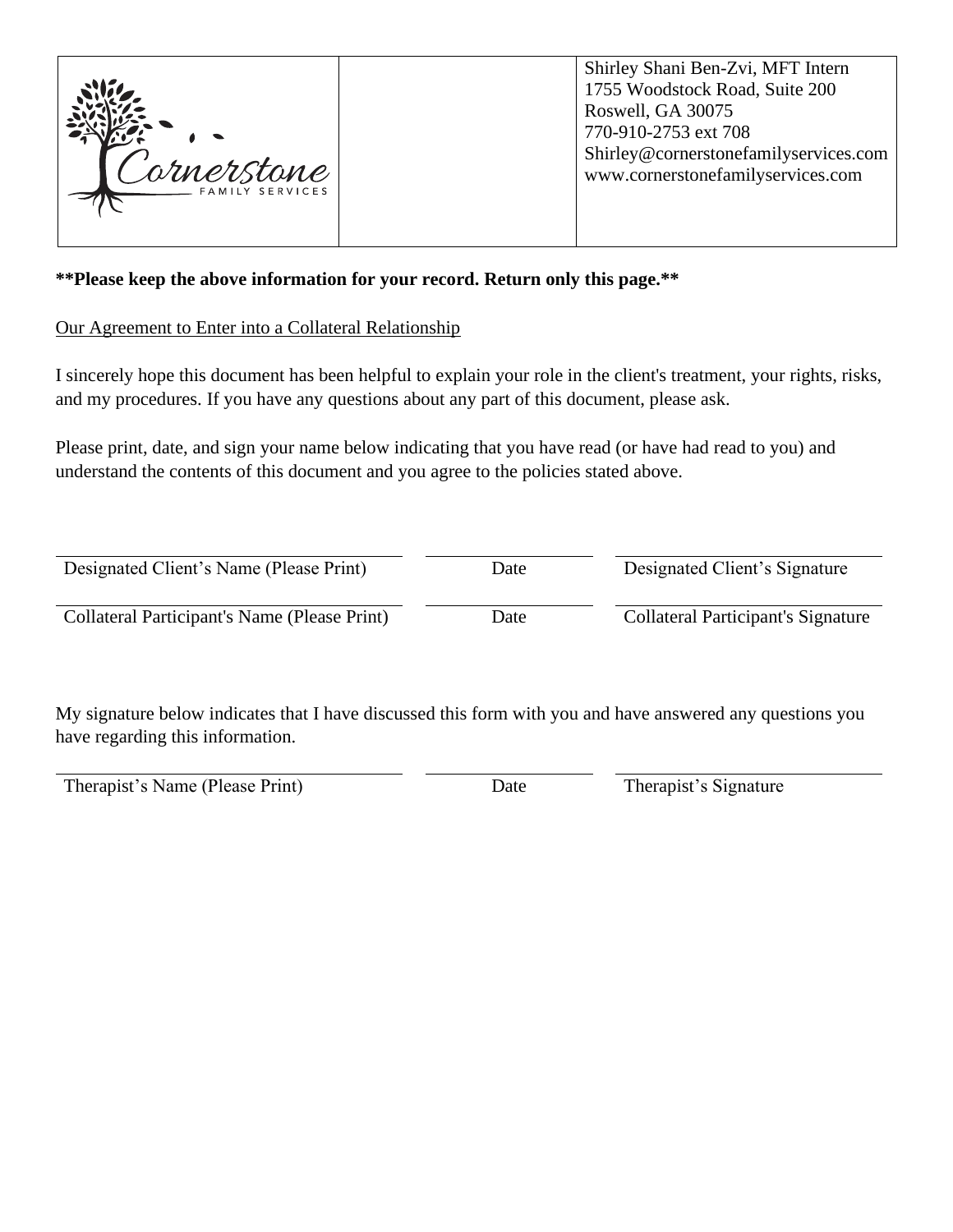

# **Informed Consent**

# *General Information*

This Informed Consent document supplements the regular informed consent you have already been given by this treatment facility.

You are receiving therapeutic services from a therapist who is currently enrolled in a marriage and family therapy training program at Northcentral University (NCU). NCU is an education and research institution and provides both standard and advanced education and training in marriage and family therapy (MFT). Our goal is to provide guidance and support through supervision of all trainees as they offer consistent and professionally competent services for their clients. To accomplish this goal, we routinely use video recording and direct supervision through secure online video conferencing, including review of video recordings of therapy sessions. Video recording, supervision, and consultation are standard practices in MFT training and education throughout the profession, and are used to assist the therapist in improving skills and in planning for future sessions. Just as importantly, these tools help us, the therapist's clinical supervisors, ensure that you are receiving the best possible care.

As a research institution, we are interested in finding out how therapy benefits families such as yours. Your therapist's case notes and video recordings may be used as one basis for possible future research to better understand the therapeutic process, which may benefit you and others in similar situations. You and/or members of your family may be asked to fill out questionnaires before you begin therapy and then again later in therapy. Please know that if any of this material should be used in a research project, you will not be personally identified in any way. You should also know that all research at Northcentral University is reviewed by the Institutional Research Board to ensure that the ethical rights of clients are properly respected and protected.

Video recordings are treated in a way to ensure that they remain confidential. They are not shared in any way not specifically addressed in this Informed Consent. We hope this information helps you understand our method of operation and the reasons behind it. Do not hesitate to ask questions or discuss any part of our procedures with your therapist. You may also contact the MFT Director of Clinical Training at Northcentral University at 888-628-6911 ext. 8154, or via email at [mft@ncu.edu,](mailto:mft@ncu.edu) if you have any additional questions.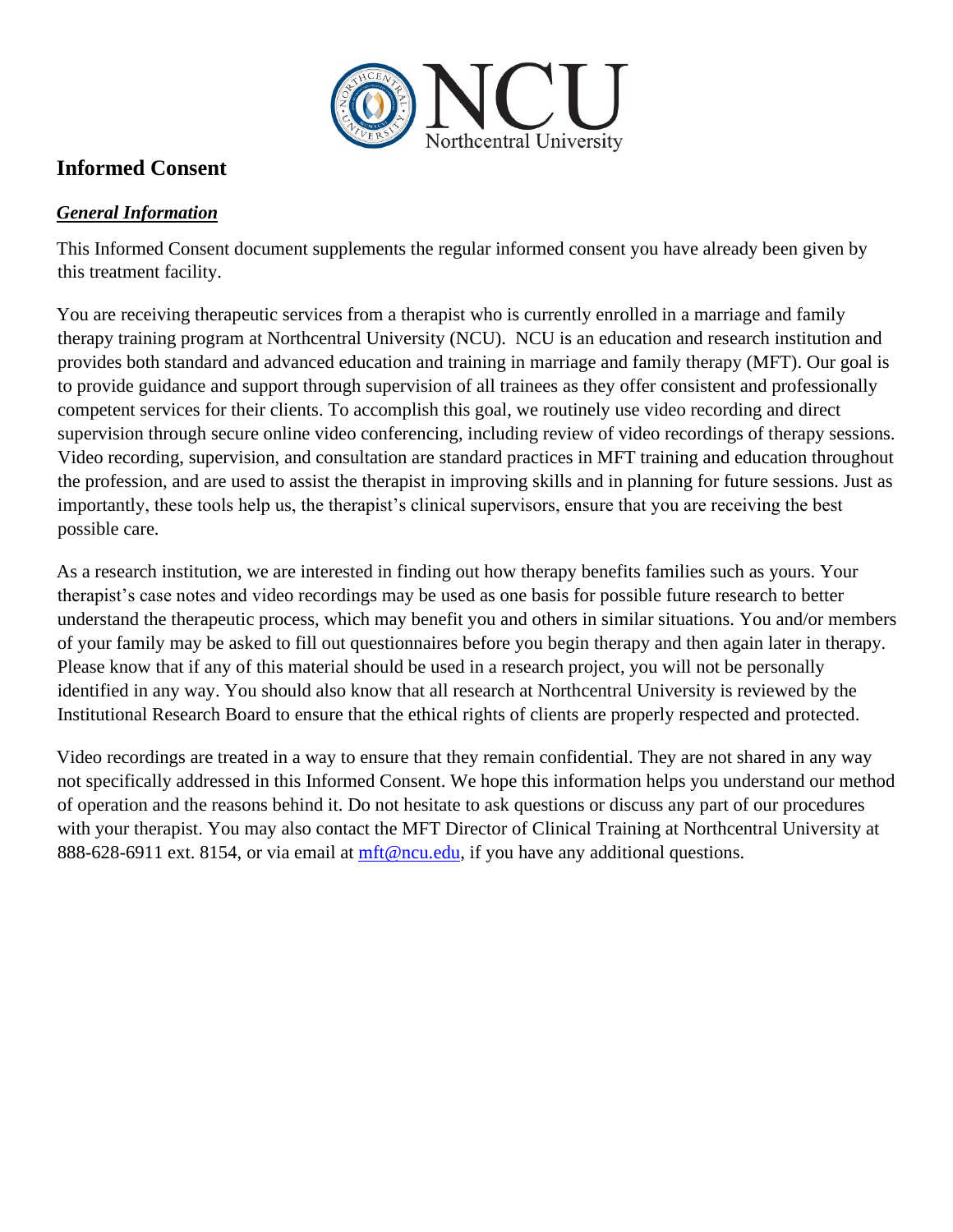

# *Confidentiality*

Your case records, including videotapes, will be kept confidential and private unless disclosure is authorized or required by law. Within the limits of this confidentiality agreement, your therapist may discuss and review your case information with a local supervisor, and with a supervising faculty member and a supervision group at Northcentral University. All NCU supervisors and participants in the supervision group have committed to uphold the MFT professional standard of confidentiality. Additionally, every possible effort is taken by your therapist to limit the disclosure of any identifying information. All supervisors and therapists who are granted access to this confidential material are bound by the same ethical standards of confidentiality as your primary therapist. Your treatment facility's primary informed consent will provide you with information about other limits to confidentiality as set forth in your state laws.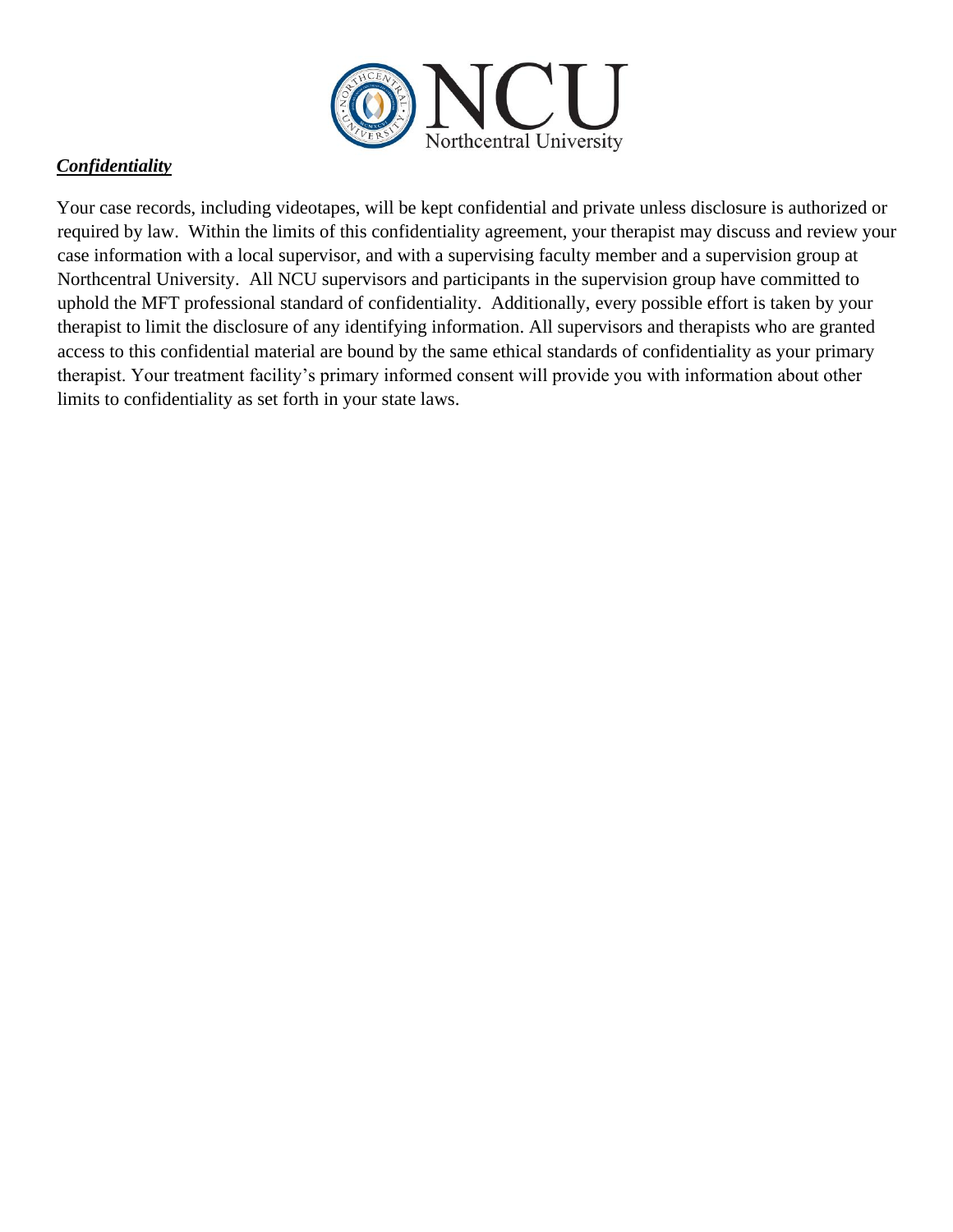

# *Consent*

I voluntarily consent to receive therapy services or have my child accept services provided by Shirley Shani-Ben Zvi. I understand that my therapist is a marriage and family therapist in training under the supervision of clinical faculty. I further understand that Northcentral University is a teaching program.

I understand the purpose and potential benefit of questionnaires, videotaping, and supervision of my therapy services, and I voluntarily consent and agree to their use.

I understand that this consent to services will be valid and remain in effect as long as I attend therapy sessions unless revoked by me in writing, with written notice provided to my therapist. If I have any questions or concerns now or in the future, I understand that I should consult with my therapist or the MFT Director of Clinical Training at NCU (928-541-8186).

I certify that this form, including the statements on the limits of confidentiality, has been fully explained to me, that I have read it or had it read to me, and that I understand its contents. I certify that I have legal authority to give consent for the treatment of all minor children that are included in therapy.

| Date                                            |                                       |
|-------------------------------------------------|---------------------------------------|
| X                                               |                                       |
| Signature of Client or Other Legally Authorized |                                       |
| Person                                          | Print Name and Relationship to Client |
| X                                               |                                       |
| Signature of Client or Other Legally Authorized |                                       |
| Person                                          | Print Name and Relationship to Client |
| X                                               |                                       |
| Signature of Client or Other Legally Authorized |                                       |
| Person                                          | Print Name and Relationship to Client |
| X                                               |                                       |
| Signature of Client or Other Legally Authorized |                                       |
| Person                                          | Print Name and Relationship to Client |
| X                                               |                                       |
| Signature of Client or Other Legally Authorized |                                       |
| Person                                          | Print Name and Relationship to Client |